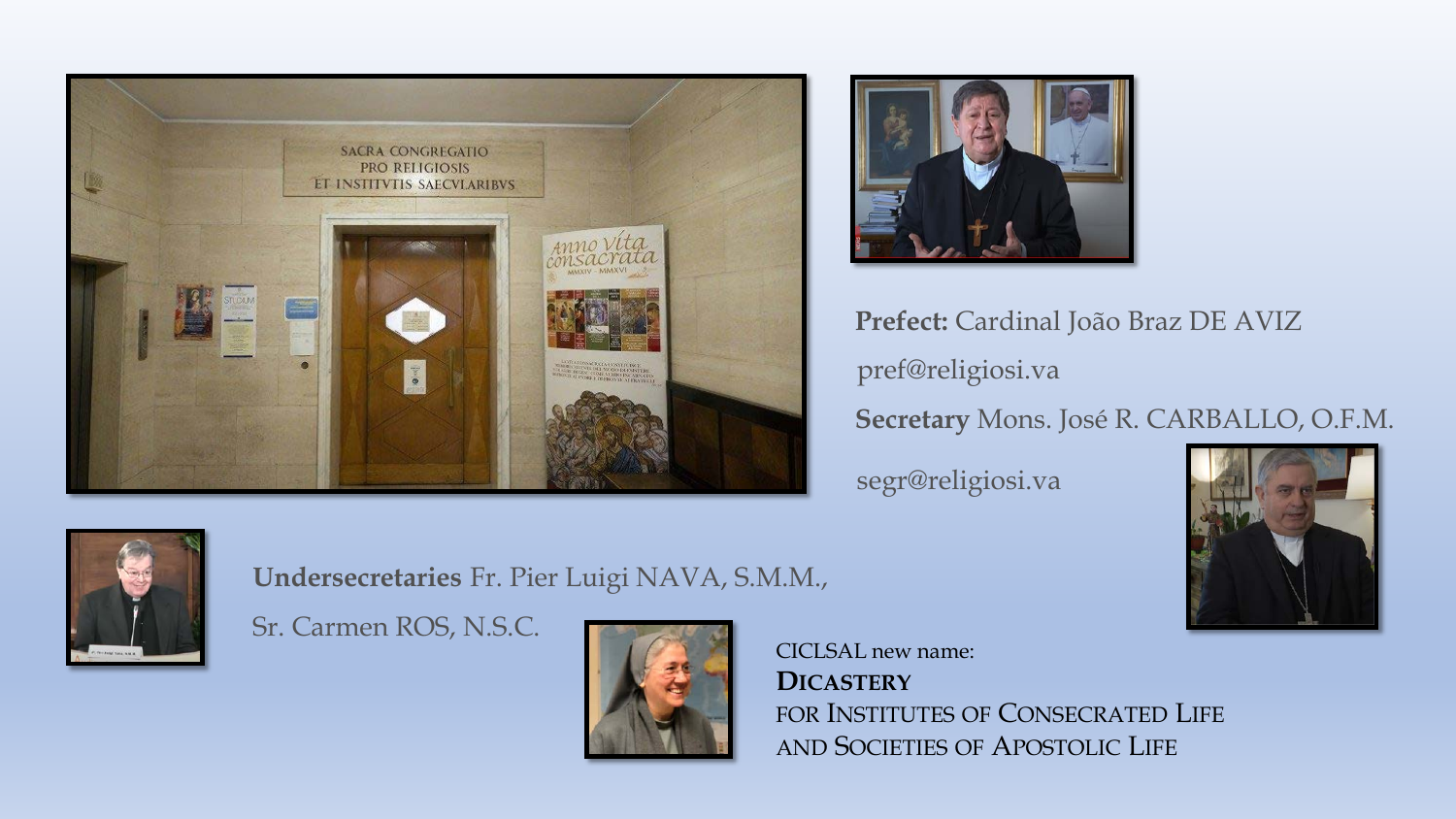# **CICLSAL OFFICE SETUP AND RESPONSIBILITIES 5 OFFICES**

http://www.congregazionevitaconsacrata.va/conte [nt/vitaconsacrata/it/congregazione/competenze.ht](http://www.congregazionevitaconsacrata.va/content/vitaconsacrata/it/congregazione/competenze.html) ml

Office I: *Promotion and formation (Conferences)*

Office II: *Monastic Life*

Office III: *Ordinary government, life and apostolate (Economy)*

Office IV*: Discipline*

Office V *Approval and ordering of Institutes of Consecrated Life, Societies of Apostolic Life and new forms.*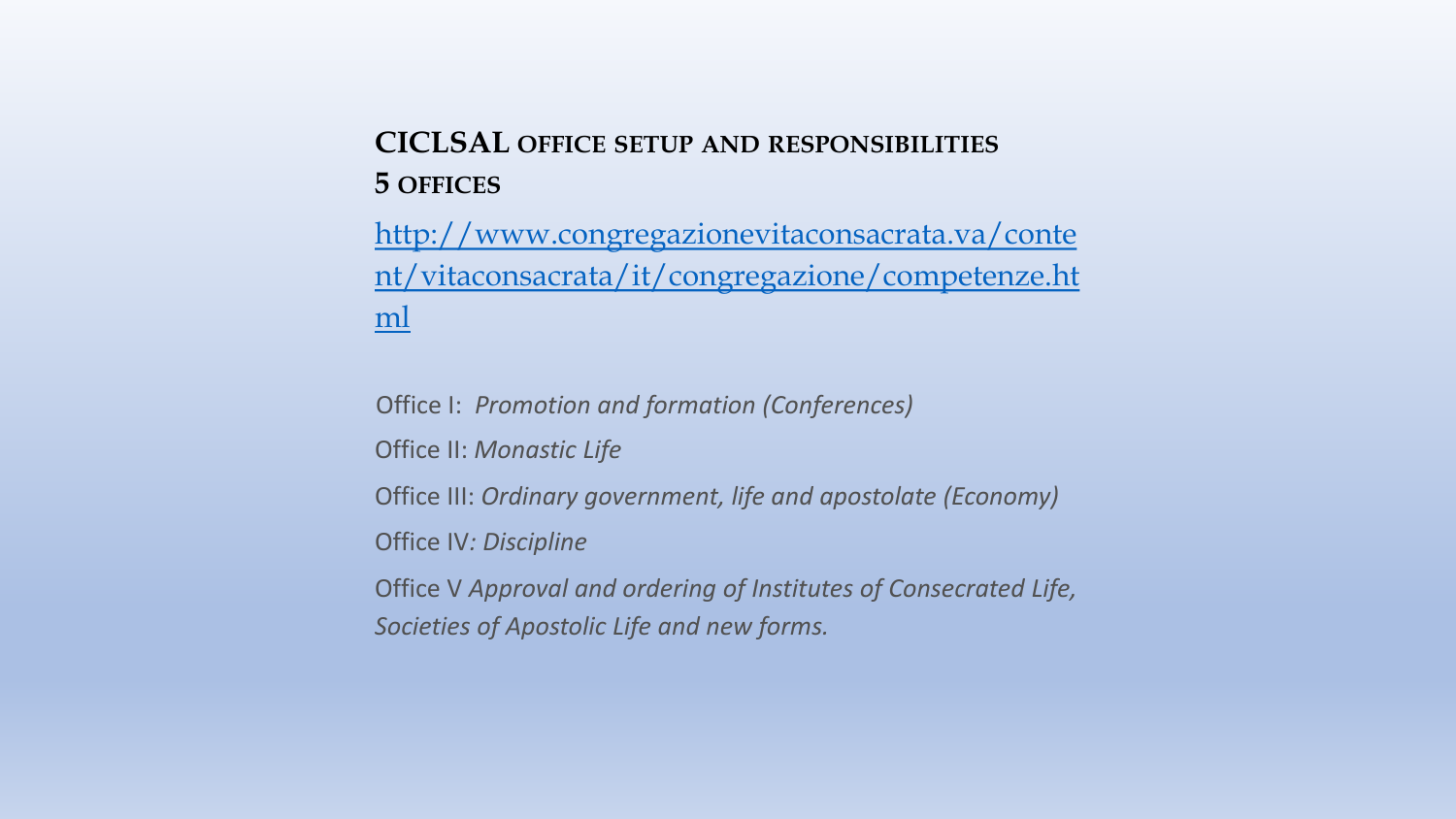## **NEW DESCRIPTION OF THE DICASTERY:**

[https://www.vaticannews.va/en/vatican-city/news/2022-03/institutes-of-consecrated-life-and-societies-of](https://www.vaticannews.va/en/vatican-city/news/2022-03/institutes-of-consecrated-life-and-societies-of-apostolic-life.html)apostolic-life.html

**WEBSITE**

<http://www.congregazionevitaconsacrata.va/content/vitaconsacrata/it.html>

**English publications:**

<http://www.congregazionevitaconsacrata.va/content/vitaconsacrata/it/pubblicazioni/libri/inglese.html>

Still to be uploaded: document on Hermits

**Another website with different documents, but emails are no longer current.**

[https://www.vatican.va/content/romancuria/en/congregazioni/congregazione-per-gli-istituti-di-vita](https://www.vatican.va/content/romancuria/en/congregazioni/congregazione-per-gli-istituti-di-vita-consacrata-e-le-societa-d/documenti.html)consacrata-e-le-societa-d/documenti.html

## Sr Carmen Ros, article from CONFER

<https://www.vidanuevadigital.com/wp-content/uploads/2022/01/SomosCONFER30.pdf>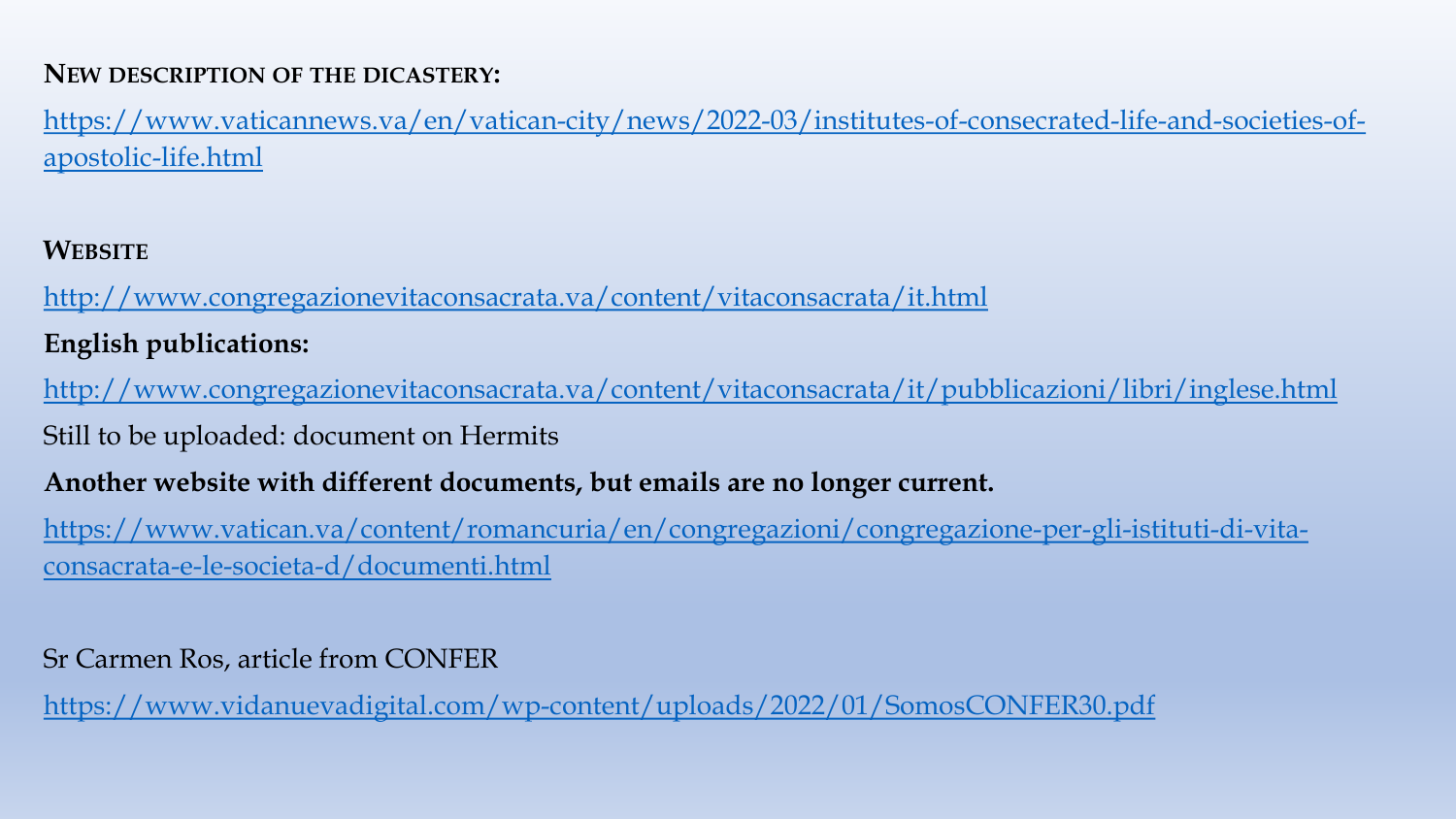#### **GENERAL CHAPTERS DURING COVID**

Delays, telematics, voting procedures, after chapter conclusions concerning systems

| <b>SYNOD</b> |  |  | letters from the dicastery to conferences, Institutes and Monasteries |
|--------------|--|--|-----------------------------------------------------------------------|
|--------------|--|--|-----------------------------------------------------------------------|

**MONASTICS** Federations, length of initial Formation, *Vultum dei Querere*, *Cor Orans*

**ALIENATIONS** advice of Bishop; purchaser, for what use, pricing, use of funds, payment to dicastery only in Euro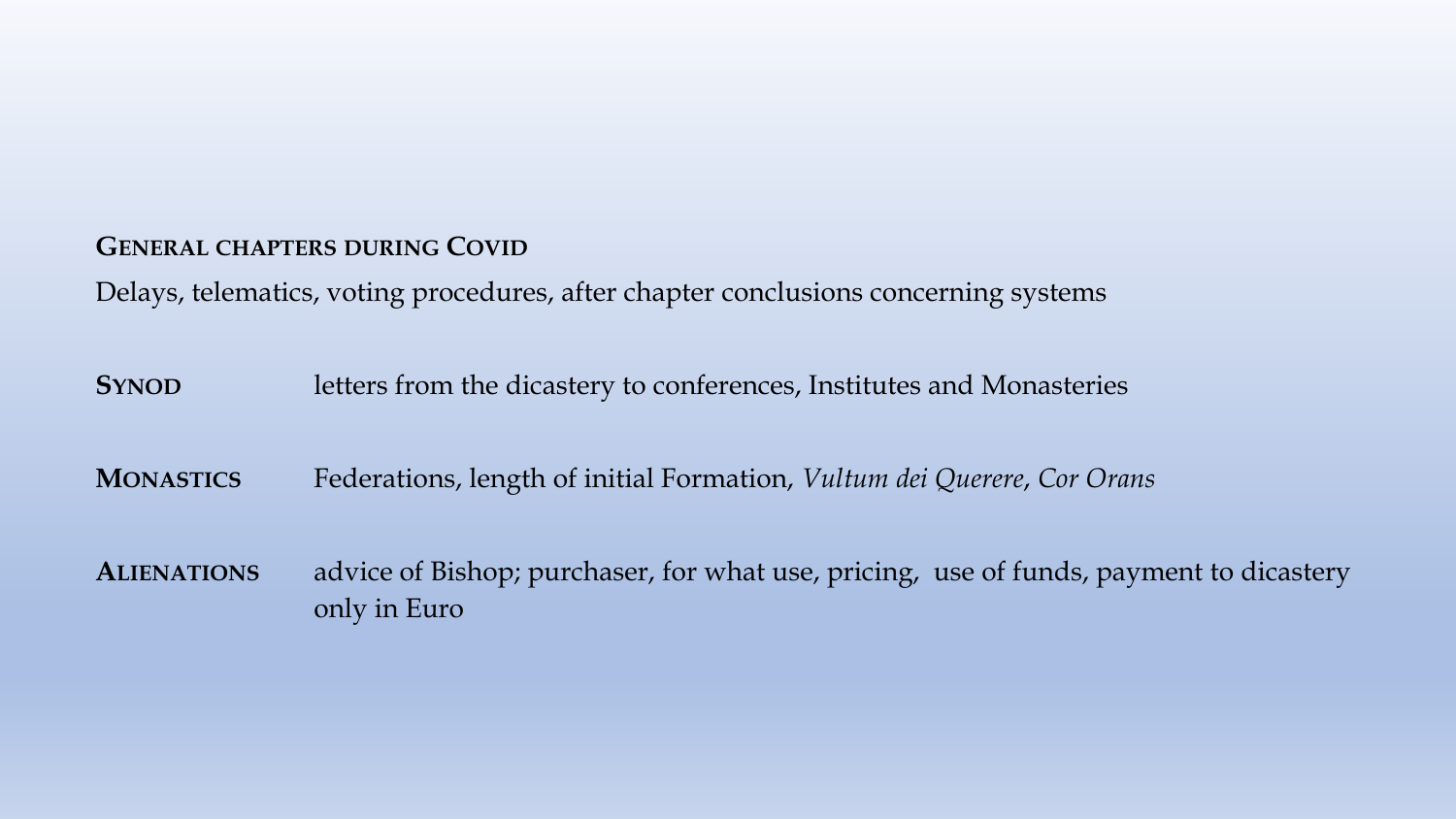### APOSTOLIC LETTER ISSUED "MOTU PROPRIO" OF THE SUPREME PONTIFF **FRANCIS** Competentias quasdam decernere INTRODUCING CHANGES TO SOME NORMS OF THE CODE OF CANON LAW AND THE CODE OF CANONS OF THE EASTERN CHURCHES

All that I have determined in this Apostolic Letter issued "Motu Proprio", I order to have full and stable effect, anything to the contrary notwithstanding, even if worthy of particular mention, and I decree that it be promulgated by publication in "L'Osservatore Romano", to take effect on 15 February 2022, and subsequently be published in the official commentary Acta Apostolicae Sedis.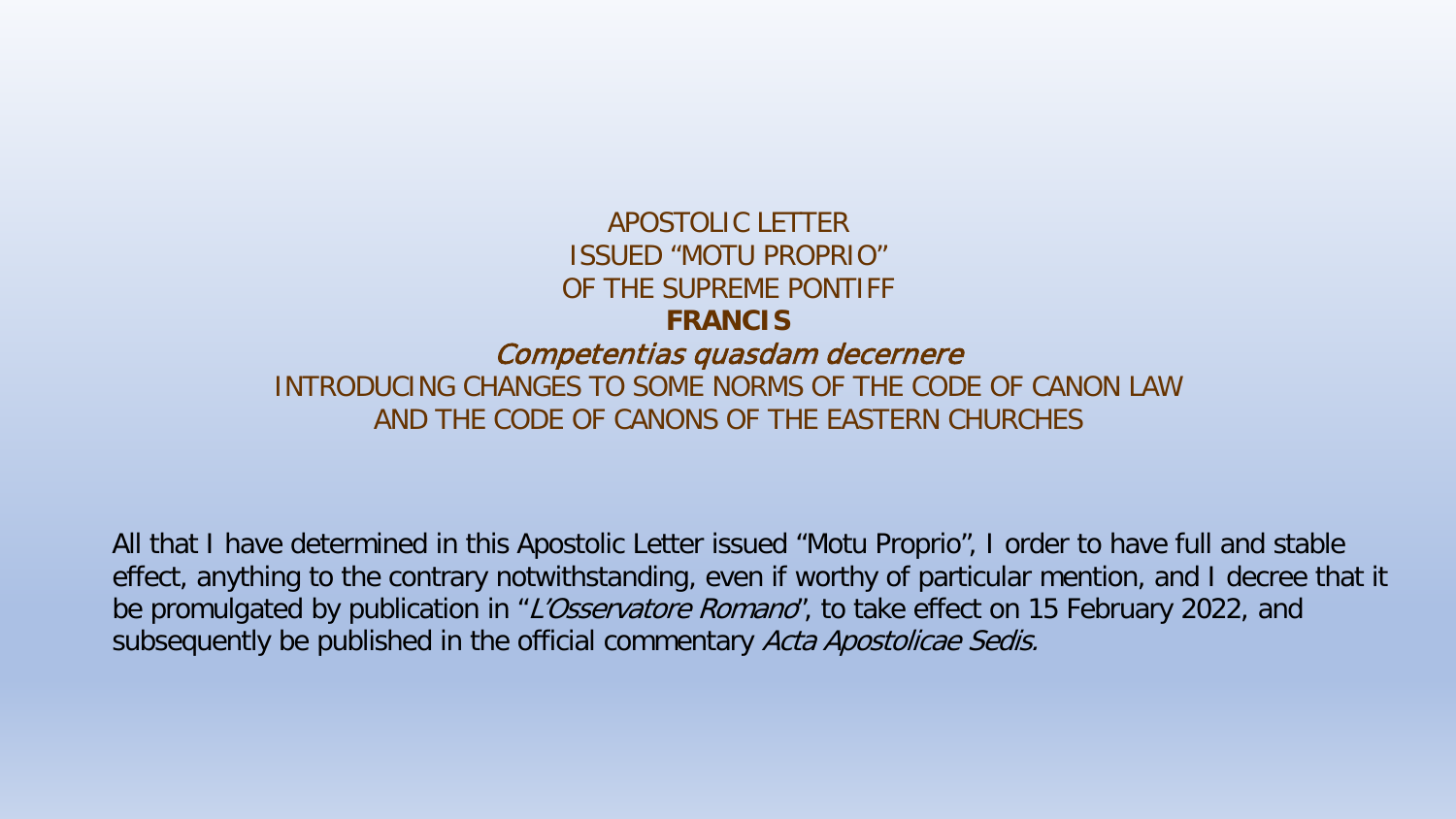CIC – can. 686 §1: With the consent of the council, the supreme moderator for a grave cause can grant an indult of exclaustration to a member professed by perpetual vows, but not for more than five years, and if it concerns a cleric, with the prior consent of the ordinary of the place in which he must reside. To extend an indult or to grant it for more than five years is reserved to the Holy See, or to the diocesan bishop if it concerns institutes of diocesan right.

CIC – can. 700: A decree of dismissal issued in the case of a professed member takes effect from the time that it is communicated to the member concerned. To be valid, however, the decree must indicate the right which the dismissed possesses to make recourse to the competent authority within ten days from receiving notification. The recourse has suspensive effect.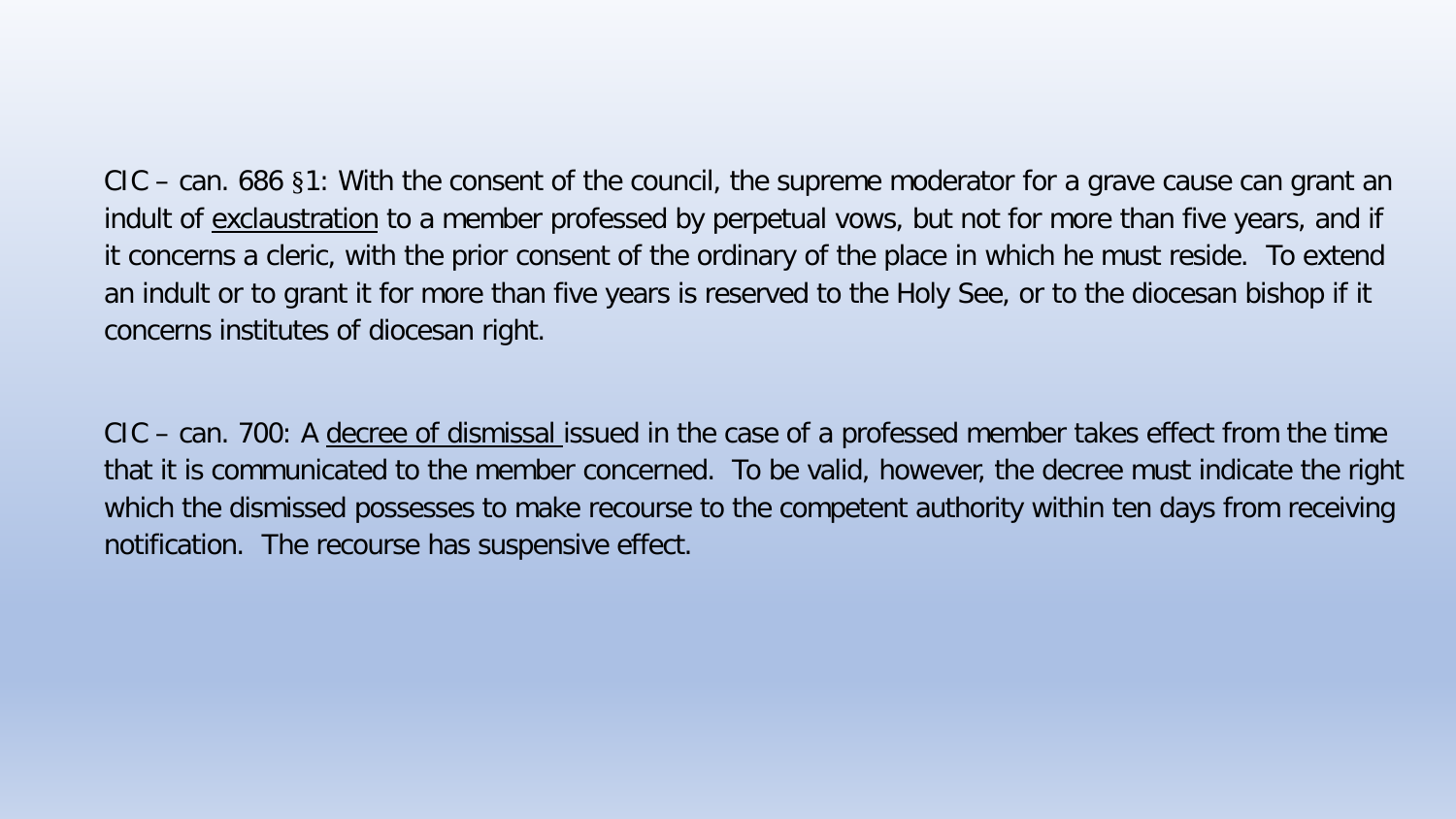## **NEW APOSTOLIC CONSTITUTION ON THE ROMAN CURIA**

*"Praedicate evangelium"-*in effect as of 5 June, Pentecost*.* 

Pastor Bonus (1988) – Preach the Gospel (2022)

It took 9 years to complete. It gives a more missionary structure to the Roman Curia so it can be better at the service of the local churches and the task of evangelization

## **Good summary on Vatican News at**

[https://www.vaticannews.va/en/pope/news/2022-03/pope-francis-promulgates-constitution](https://www.vaticannews.va/en/pope/news/2022-03/pope-francis-promulgates-constitution-praedicate-evangelium.html)praedicate-evangelium.html

## **Art. 121 to Art. 127 CICLSAL**